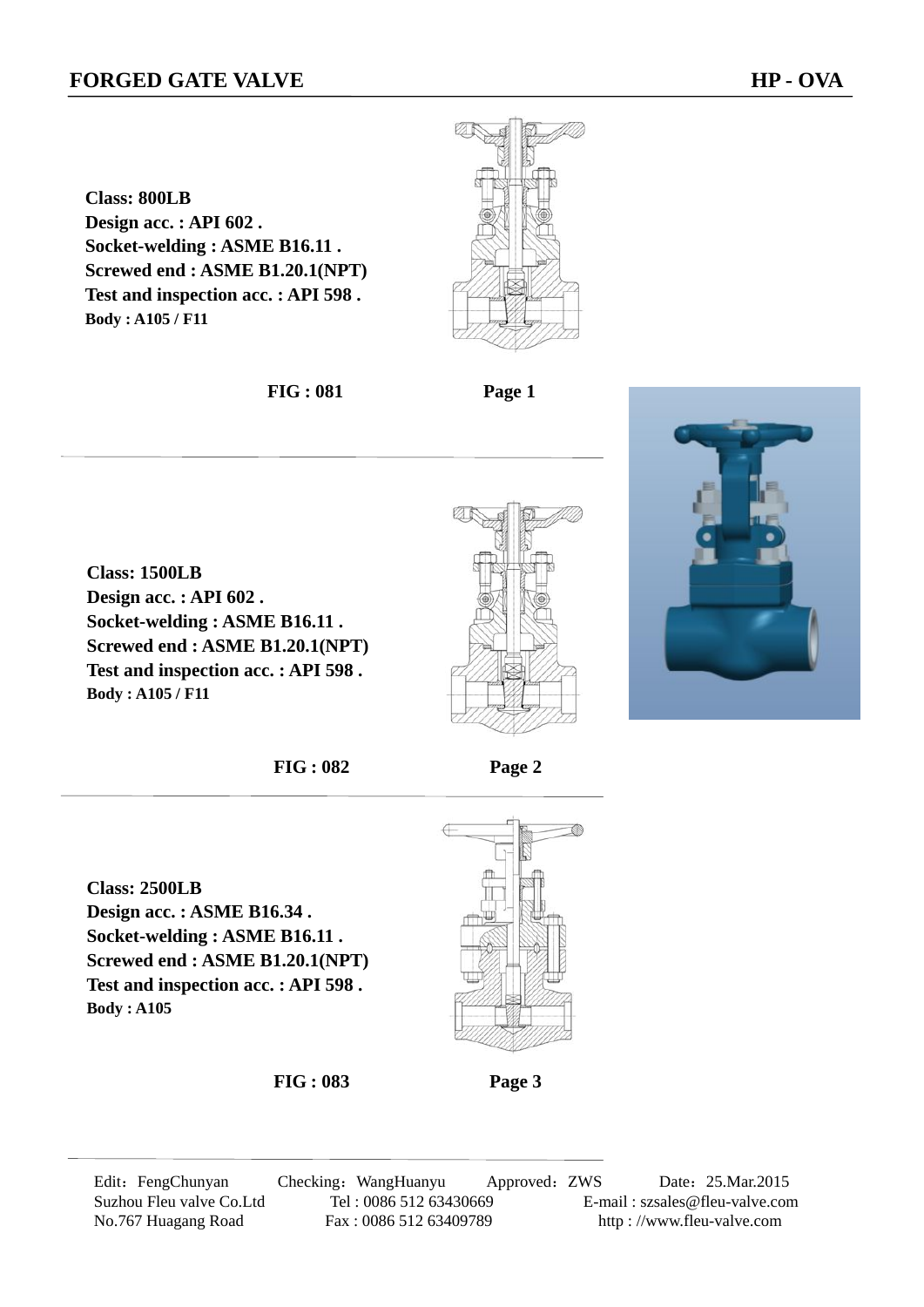

| FIG.    | <b>Class</b> | <b>Material</b> | Range       |
|---------|--------------|-----------------|-------------|
| 145.081 | 800          | A105            | $1/4" - 2"$ |
| 195.081 | 800          | F11             | $1/4" - 2"$ |

**Design acc. : API 602 . Socket-welding : ASME B16.11 . Screwed end : ASME B1.20.1(NPT) Test and inspection acc. : API 598 .** 

# **Material list**

| NO.            | Part          |                             | <b>Material</b>             |
|----------------|---------------|-----------------------------|-----------------------------|
|                |               | FIG. 145.081                | FIG. 195.081                |
| 1              | Body          | A105                        | F11                         |
| $\mathbf{2}$   | Seat          | A276-420                    | A276-420                    |
| 3              | Wedge         | A276-420                    | A276-420                    |
| 4              | <b>Stem</b>   | A182-F6a                    | A182-F6a                    |
| 5              | Bonnet gasket | Spirl wounded graphite+304  | Spirl wounded graphite+304  |
| 6              | Bonnet        | A105                        | F11                         |
| $\overline{7}$ | Packing       | Flexible graphite +s.s.wire | Flexible graphite +s.s.wire |
| 8              | Packing       | Flexible graphite           | Flexible graphite           |
| 11             | Eyebolt       | A193-B7                     | A193-B16                    |
| 12             | Gland flange  | A105                        | F304                        |
| 15             | Stem nut      | A276-410                    | A276-410                    |
| 16             | Handwheel     | A197                        | A197                        |
| 18             | <b>Bolt</b>   | A193-B7                     | A193-B16                    |

# **Dimension List**

| <b>Class</b> | <b>Size</b>       | L   | H1  | H2  | d    | D  | W   | D <sub>1</sub> | L1   | A                |
|--------------|-------------------|-----|-----|-----|------|----|-----|----------------|------|------------------|
|              | $1/4$ "           | 79  | 137 | 149 | 10   | 34 | 100 | 14.2           | 9.5  | NPT 1/4          |
|              | $3/8$ "           | 79  | 137 | 149 | 10   | 34 | 100 | 17.6           | 9.5  | <b>NPT 3/8</b>   |
|              | $1/2$ "           | 79  | 137 | 153 | 13   | 34 | 100 | 21.8           | 9.5  | NPT 1/2          |
| <b>800LB</b> | $3/4$ "           | 92  | 137 | 153 | 13   | 40 | 100 | 27.2           | 12.5 | NPT 3/4          |
|              | $^{\prime\prime}$ | 111 | 164 | 185 | 18   | 49 | 125 | 33.9           | 12.5 | NPT <sub>1</sub> |
|              | $11/4$ "          | 120 | 195 | 222 | 24   | 58 | 160 | 42.7           | 12.5 | <b>NPT 1 1/4</b> |
|              | $11/2$ "          | 120 | 208 | 240 | 29   | 64 | 160 | 48.8           | 12.5 | <b>NPT 1 1/2</b> |
|              | 2''               | 140 | 238 | 279 | 36.8 | 78 | 180 | 61.2           | 16.0 | NPT <sub>2</sub> |

No.767 Huagang Road Fax : 0086 512 63409789 http : //www.fleu-valve.com

Edit: FengChunyan Checking: WangHuanyu Approved: ZWS Date: 25.Mar.2015 Suzhou Fleu valve Co.Ltd Tel : 0086 512 63430669 E-mail : szsales@fleu-valve.com

 $-1-$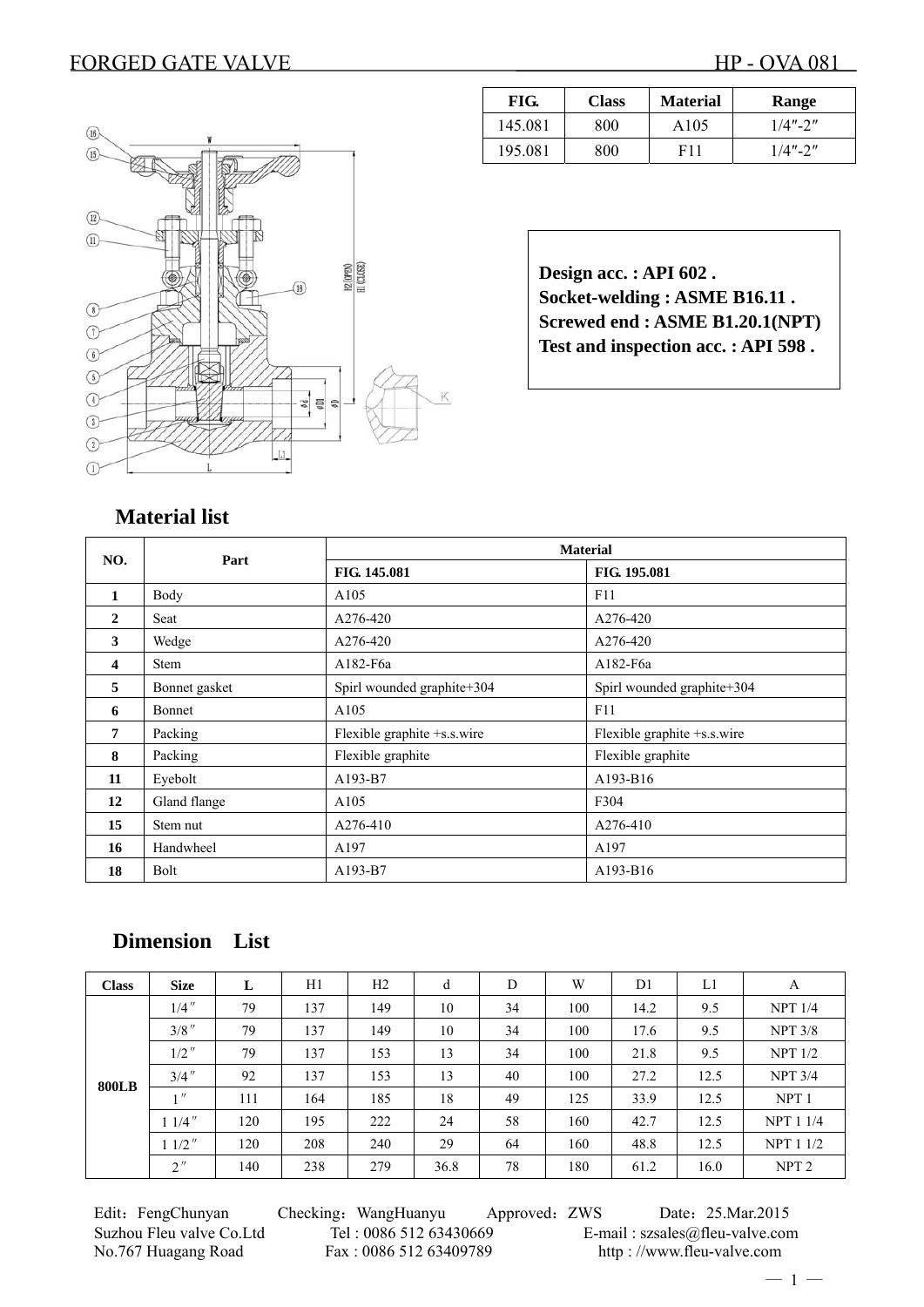

| FIG.    | <b>Class</b> | <b>Material</b> | Range      |
|---------|--------------|-----------------|------------|
| 147.082 | 1500         | A105            | $1/2$ "-2" |
| 197 082 | 1500         | F11             | $1/2$ "-2" |

| Design acc.: API 602.              |
|------------------------------------|
| Socket-welding: ASME B16.11.       |
| Screwed end : ASME B1.20.1(NPT)    |
| Test and inspection acc.: API 598. |

# **Material list**

| NO.            | Part          |                             | <b>Material</b>             |  |  |  |
|----------------|---------------|-----------------------------|-----------------------------|--|--|--|
|                |               | FIG. 147.082                | FIG. 197.082                |  |  |  |
| 1              | Body          | A105                        | F11                         |  |  |  |
| $\mathbf{2}$   | Seat          | A276-420                    | A276-420                    |  |  |  |
| 3              | Wedge         | A276-420                    | A276-420                    |  |  |  |
| 4              | <b>Stem</b>   | A182-F6a                    | A182-F6a                    |  |  |  |
| 5              | Bonnet gasket | Spirl wounded graphite+304  | Spirl wounded graphite+304  |  |  |  |
| 6              | <b>Bonnet</b> | A105                        | F11                         |  |  |  |
| $\overline{7}$ | Packing       | Flexible graphite +s.s.wire | Flexible graphite +s.s.wire |  |  |  |
| 8              | Packing       | Flexible graphite           | Flexible graphite           |  |  |  |
| 11             | Eyebolt       | A193-B7                     | A193-B16                    |  |  |  |
| 12             | Gland flange  | A105                        | F304                        |  |  |  |
| 15             | Stem nut      | A276-410                    | A276-410                    |  |  |  |
| 16             | Handwheel     | A197                        | A197                        |  |  |  |
| 18             | Bolt          | A193-B7                     | A193-B16                    |  |  |  |

# **Dimension List**

| <b>Class</b>  | <b>Size</b> | L   | H1  | H <sub>2</sub> | d    | D  | W   | D <sub>1</sub> | L1 | K                |
|---------------|-------------|-----|-----|----------------|------|----|-----|----------------|----|------------------|
|               | $1/2$ "     | 92  | 165 | 181            | 13   | 42 | 125 | 21.8           | 10 | $NPT$ $1/2$      |
|               | $3/4$ "     | 111 | 165 | 181            | 13   | 49 | 125 | 27.2           | 13 | <b>NPT 3/4</b>   |
| <b>1500LB</b> | 1           | 120 | 197 | 218            | 18   | 58 | 160 | 33.9           | 13 | NPT <sub>1</sub> |
|               | $1/4$ "     | 120 | 210 | 237            | 24   | 64 | 160 | 42.7           | 13 | <b>NPT 1 1/4</b> |
|               | $11/2$ "    | 140 | 242 | 274            | 29   | 78 | 180 | 48.8           | 13 | <b>NPT 1 1/2</b> |
|               | $2$ "       | 160 | 267 | 308            | 36.8 | 88 | 200 | 61.2           | 16 | NPT <sub>2</sub> |

Edit: FengChunyan Checking: WangHuanyu Approved: ZWS Date: 25.Mar.2015 Suzhou Fleu valve Co.Ltd Tel : 0086 512 63430669 E-mail : szsales@fleu-valve.com No.767 Huagang Road Fax : 0086 512 63409789 http : //www.fleu-valve.com